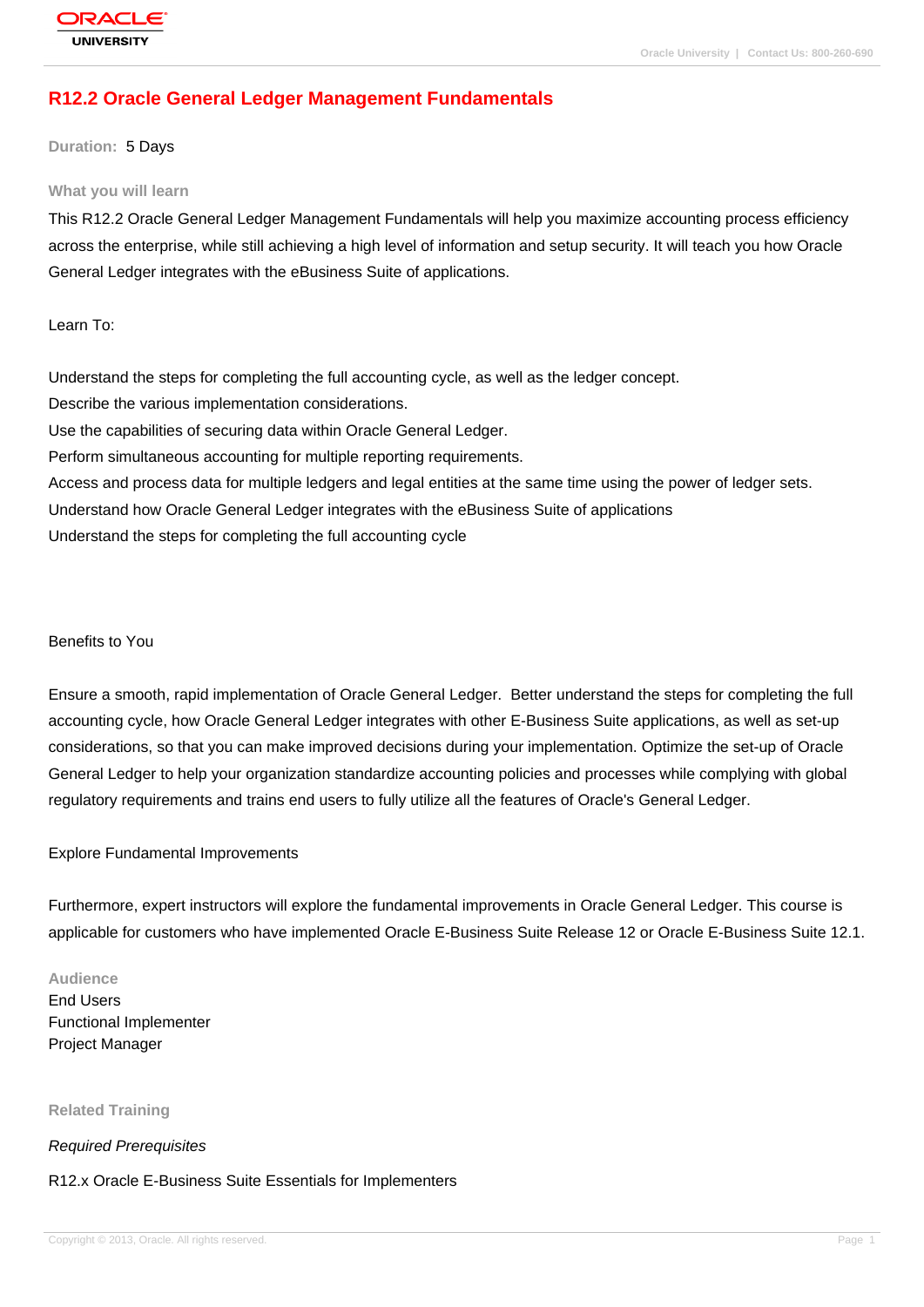## Suggested Prerequisites Have accounting knowledge

Understand how to navigate Oracle Applications

**Course Objectives** Describe the implementation considerations

Explain how Oracle General Ledger integrates with the eBusiness Suite of applications

Identify the steps required to complete the accounting cycle

**Course Topics**

## **Oracle General Ledger Process**

Understanding the General Ledger Functions and Features Analyzing the General Ledger Accounting Cycle Reviewing General Ledger Integration Points Generating Standard Reports and Listings

### **Ledger - Part 1**

Describing the Elements Required to Define Ledgers Identifying Attributes, Options and Settings to Define the Accounting Flexfield DefininIdentify the attributes, options and settings required to define the Accounting Flexfield Define an Accounting Calendar Enable Predefined Currencies Create Accounting Setuos Explain Reporting Currencies Define Accounting Options

## **Ledger - Part 2**

Describe Segment Value Inheritance Define Flexfield and Cross Validation Security Rules Define Shorthand Aliases Utilize the Account Hierarchy Manager

## **Advanced Security**

Describe Data Access Set Security Describe Management Reporting and Security

## **Basic Journal Entries**

Describe How Journal Entries are Positioned in the Accounting Cycle Identify the Types of Journal Entries Create Manual Journal Entries Post Journal Entries using Various Posting Options Perform Account Inquiries Identify the Key Elements of Web Applications Desktop Integrator (Web ADI) Run the Create Accounting Program